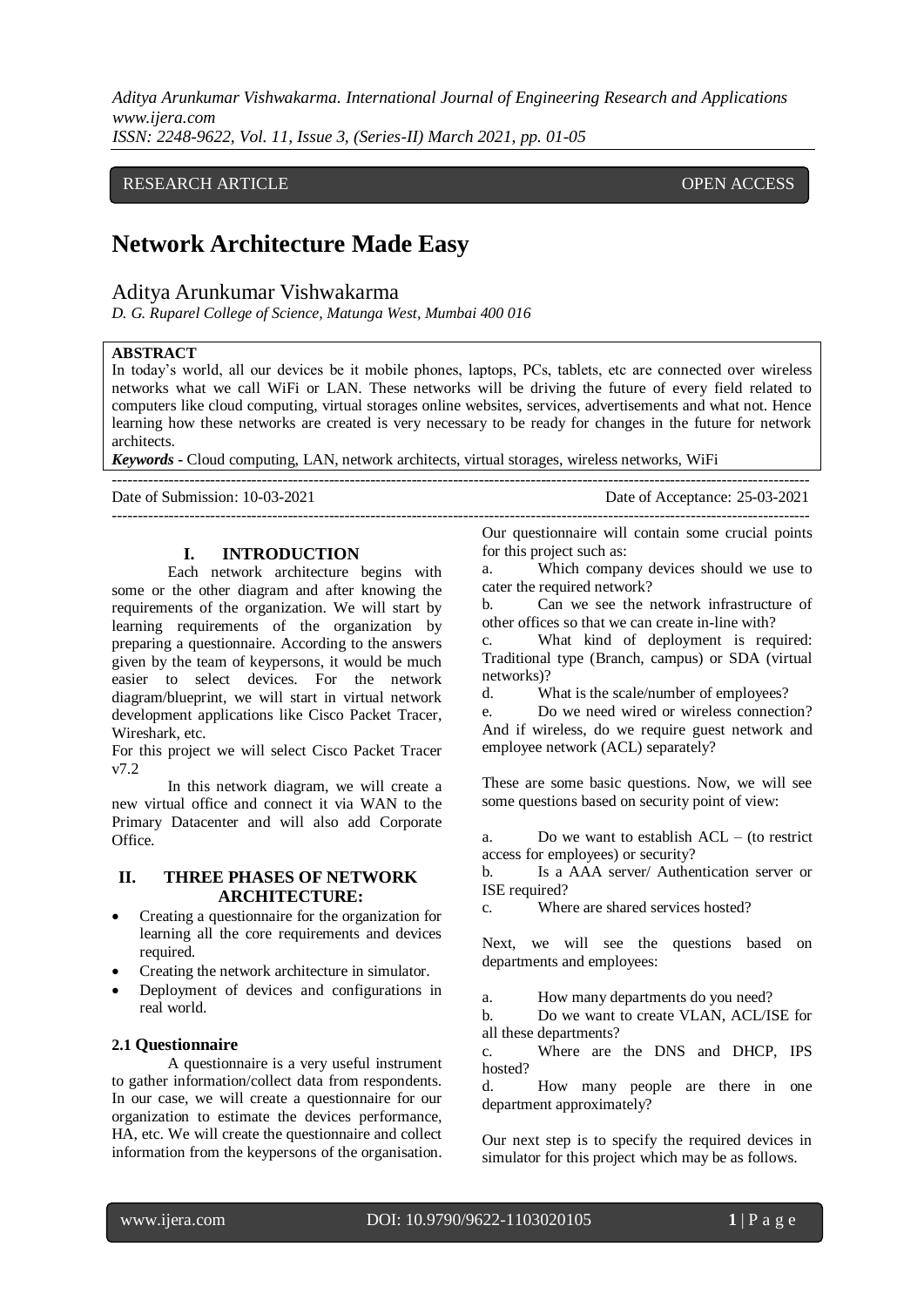*Aditya Arunkumar Vishwakarma. International Journal of Engineering Research and Applications www.ijera.com*

*ISSN: 2248-9622, Vol. 11, Issue 3, (Series-II) March 2021, pp. 01-05*

Routers- ASR1k, Cisco 3600ME

 Switches- C9500, C-9600, C-9400/C-9300 with SVL/stack

- Wireless Access Points- Cisco WAP-121
- Firewall- ASA 5500-X Series
- Wireless controllers- 9800-1 HA

However we use the actual firewall which is installed in old office along with some new devices.

 Core Switch (L3):- Cisco -9300 (new device)

 Access Switch (L2) Cisco-9200 (new device)

 Wireless Controller :- Cisco-3504 (new device)

Access Point:- Cisco-2800 (new device)

 Firewall - Fortigate FG-201E. (existing device – firewall)

# **2.2 Main Site network design diagram**

 Now we can create the network diagram with cisco packet tracer. For this, we need the image files of all these devices. If the image files are not available, we can use these device's low end counterparts for trial and testing of the architecture.

 As per basic diagrams, we have to set up the architecture in 3 layers as shown in 'Fig 1' namely – core, distribution and access layers.

- Firewall on top
- VLAN (Core Switch) & Wi-Fi Controller
- Next LAN (Access Switch) & Access Point
- Next User Desktop



Fig 1- simulator diagram



**Fig 2 –** actual diagram



**Fig 3-** main site and branches interconnected design diagram

Main site to Headquarters – Point to Point Leased Line connection made of fibre optics (Always ON, secure, dedicated connection required). As shown in 'Fig 3'.

#### **2.3 Deployment in Real World Configurations Considerations of this network Stacking**

Now, when we setup the network rack, we have 5 c9200 distribution layer switches. For future expansion, the organization wants the switches to be stacked. For stacking, we will connect the stacking port of first switch to the stacking port of the second one. Similarly,  $2<sup>nd</sup>$  to  $3<sup>rd</sup>$ ,  $3<sup>rd</sup>$  to  $4<sup>th</sup>$ , and 4th to 5th. Lastly, we will connect the second stacking port of the first switch to the first stacking port of the last switch. Thus completing physical stacking.

Some monitoring commands for the newly stacked devices are given below: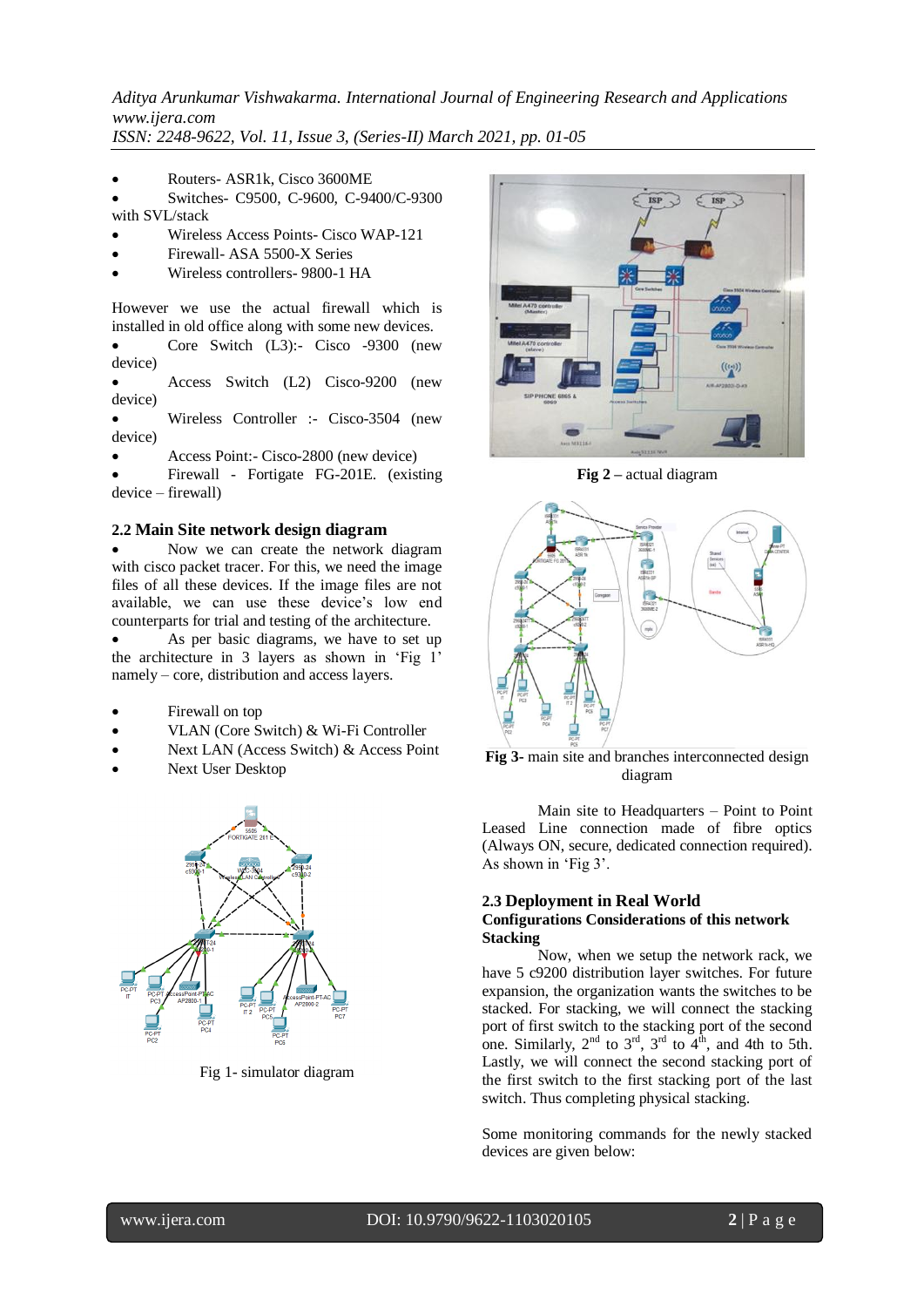*Aditya Arunkumar Vishwakarma. International Journal of Engineering Research and Applications www.ijera.com*

| Command            | Description                               |  |
|--------------------|-------------------------------------------|--|
| show module        | <b>Displays</b><br>summary                |  |
|                    | information about the stack.              |  |
| show switch detail | detailed<br>Displays                      |  |
|                    | information about the stack.              |  |
| show switch        | Displays the stack                        |  |
| neighbors          | neighbors.                                |  |
| show switch        | Displays port information                 |  |
| stack-             | the<br>stack. Use<br>for                  |  |
| ports [summary ]   | the summary keyword to                    |  |
|                    | display the stack cable                   |  |
|                    | length, the stack link status,            |  |
|                    | and the loopback status.                  |  |
| show redundancy    | Displays the redundant                    |  |
|                    | system and the current                    |  |
|                    | processor information. The                |  |
|                    | redundant<br>system                       |  |
|                    | information includes the                  |  |
|                    | system uptime, standby                    |  |
|                    | failures, switchover reason,              |  |
|                    | hardware, configured and                  |  |
|                    | operating redundancy<br>mode. The current |  |
|                    |                                           |  |
|                    | processor information                     |  |
|                    | displayed includes the                    |  |
|                    | active location, the software             |  |
|                    | state, and the uptime in the              |  |
|                    | current state and so on.                  |  |
| show redundancy    | Displays all the redundancy               |  |
| state              | states of the active and                  |  |
|                    | standby devices.                          |  |

*ISSN: 2248-9622, Vol. 11, Issue 3, (Series-II) March 2021, pp. 01-05*

#### **Cabling:**

It will be always efficient to follow the **structured cabling** approach in designing a network. Structured cabling is made up of number of standardized elements called subsystems. The subsystems are **entrance facility** where ISP network ends and connects to customer devices, **equipment room**  where several equipment and other parts of network that serve the clients inside the building, **horizontal cabling** which interconnects the components inside the same floor, **work area** where the end user equipment connect together with horizontal cabling and **telecommunication enclosure** which interconnects horizontal cabling and backbone cabling together.

So, in this network design also structured cabling approach is followed. **Work area subsystem** is comprised of several end user workstations which are connected to the wall socket through RJ45 cables (Fig 4 & Fig 5). Work area also includes wireless station communicating with the nearest access point (AP).



Fig 5 – AP to LAN to End devices

#### **VLAN Description**

Work area consists of wireless laptops and PDAs connected to AP

Web server is accessed by public and insiders of the network. Heavy data transfer is taking place between the main site and branch office at all time.

VLANs are created across the floor for wireless networks and Lan Connectivity. This is to remove the uncontrolled broadcast traffic reaching another network. VLAN

Also provides a layer of network security and cost reduction option by logically separating hosts which is connected to the same switch (no need for additional switches)

| VLAN | <b>Network</b>  | <b>Sub Netmask</b> |
|------|-----------------|--------------------|
|      | <b>Address</b>  |                    |
| VLAN | 192.168.11.192  | 255.255.255.0      |
| 101  | /24             |                    |
| VLAN | 10.22.240.0/24  | 255.255.255.0      |
| 102  |                 |                    |
| VLAN | 192.168.8.0/24  | 255.255.255.0      |
| 103  |                 |                    |
| VLAN | 192.168.9.0/24  | 255.255.255.0      |
| 104  |                 |                    |
| VLAN | 192.168.11.0/26 | 255.255.255.192    |
| 105  |                 |                    |
| VLAN | 192.168.11.128  | 255.255.255.224    |
| 106  | /27             |                    |
| VLAN | 192.168.11.160  | 255.255.255.224    |
| 107  | /27             |                    |
| VLAN | 192.168.4.0/24  | 255.255.255.0      |
| 108  |                 |                    |

#### **IP Address scheme used in this network design**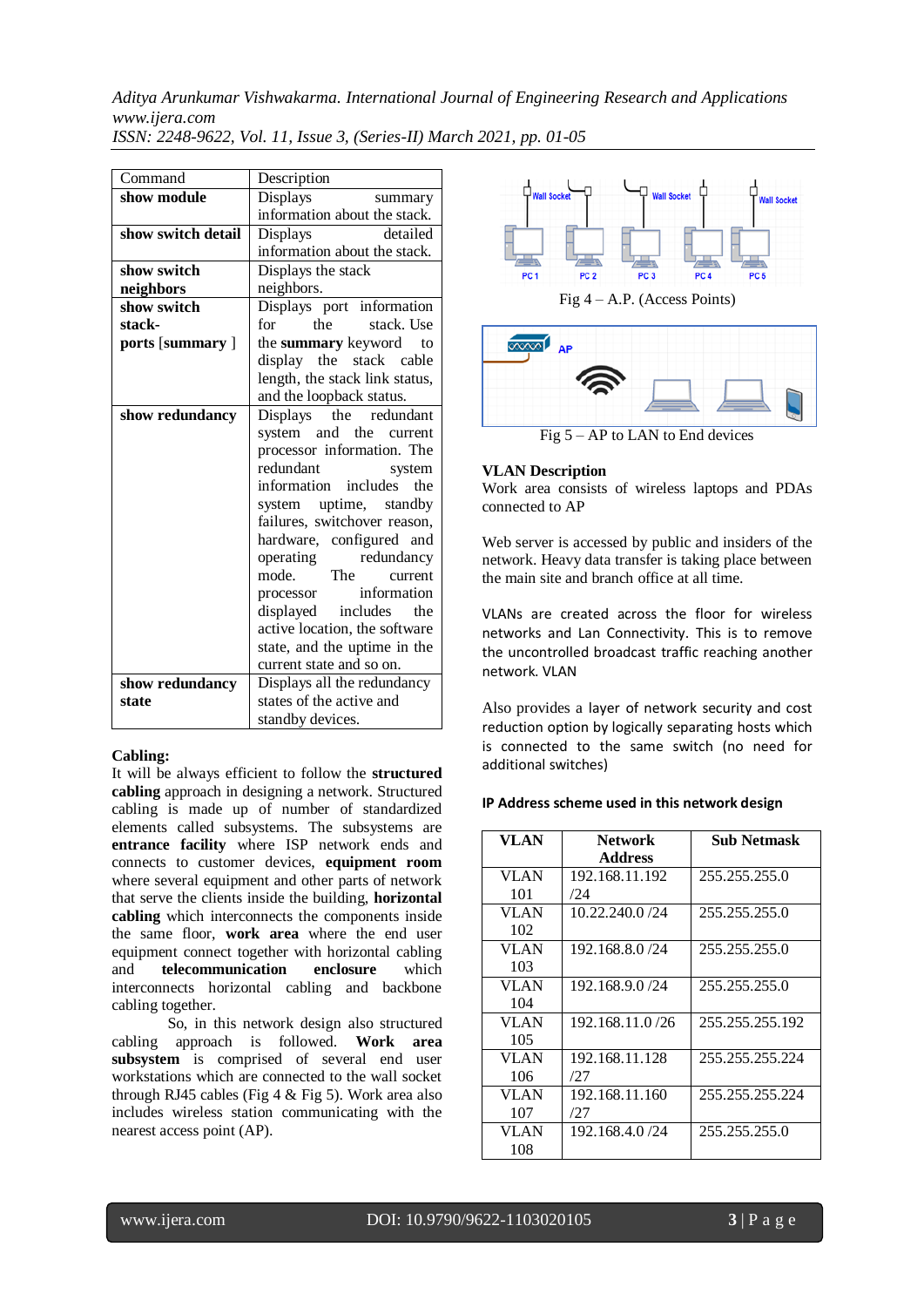Other VLAN addresses are assigned to the hosts through the DHCP server (by creating a pool of address for different VLAN)

## **Network Protocols used in this network design Routing**

Static Routing – Static routes are configured on gateway/core routers of each branch and in main site, to route the traffic from one network to another branch network. As we know the next hop (IP of each branch network), this can be used. Since this is a **small network, using static routes are simple and easy**. It's secure because no routing advertisements are exchanged between neighbours and computing resources are conserved because no routing algorithm or update mechanisms are required.

Default routing – This is configured on core routers to route the traffic from inside network to ISP router for unknown traffic (towards internet).

Inter VLAN routing – Core routers are configured to route the traffic between different VLAN in the network. The traffic will reach the core routers from core switch which are connected by trunk link. All VLAN networks will be shown as directly connected routes in routing table (sub interfaces are used).

#### **DNS (Domain Name System)**

DNS is configured in DNS server, which is in the server room at new site. All the hosts in this network are assumed to be connected to domain. So, each hosts (workstations) have their unique domain name. So, inside users can use the specific domain name to connect to each host remotely. But computers cannot understand the name. It should be converted to numbers called IP address. So, **DNS server maintains the map of domain name of each host to its corresponding IP address**. **Thus, management and complexity of network can be reduced**.

# **DHCP (Dynamic Host Configuration Protocol)**

DHCP service is installed in the DHCP server which resides in server room. IP address pool for different VLAN will be created in DHCP server. So DHCP server dynamically assign the IP address to the hosts in the network. Static IP address that will be used with in the VLAN can be removed from the IP address pool (excluded address) in DHCP server. Main advantage of using this protocol is **reliable IP address configuration to hosts** (reduce configuration errors caused by manual IP assignment), and **reduced network administration**  (centralized management).

# **STP (Spanning Tree Protocol)**

The redundant link connection is provided between the switches in the office to the 2 core switches located in Main office. Also redundant link is added between 2 core routers and 2 core switches as well as between server room switch and 2 core switches. The purpose of having an extra link is that, if one link goes down, still the network components can communicate with each other using the redundant link. So, there will be **less down time in the network**. But there is a concern of adding an extra link between network switches that, it will create a broadcast storm (loop). To avoid this problem, STP protocol is used with in switches in this network. So, at a time one active link will be present and another link will be in blocked mode. Once the active link fails, the redundant link come into active mode from blocked mode.

# **NAT (Network Address Translation)**

Class B private range IP address is used within this network. But the hosts cannot communicate with this private IP address over Internet because private IP address are not routable in Internet. Therefore, they must be converted to public IP address for the communication over Internet. So, NAT becomes an essential part of this network design. **PAT** (Port Address Translation) is used in the core router to map one/two public IP address provided by ISP to map the private IP address used inside the network. By using PAT, we can save the number of public IP addresses used for the translation. **Static NAT** will be used for communication of web server over the Internet as the web server should be visible and accessible from the Internet. By using NAT, **public IPv4 address can be saved and internal IP plan of this network can be hidden from the outside world**.

#### **HSRP (Hot Standby Router Protocol)**

HSRP is configured by combining the 2 core routers in this network. Therefore the 2 core routers will act as a single virtual router for the internal hosts. 1 core router will assume the responsibility as active router while other will take responsibility as standby router. If active router fails, the standby router assumes the role of the active router. Since the new forwarding router uses the same MAC and IP addresses, the **hosts can communicate without any disruption even when 1 core router fails**.

#### **VLAN (Virtual Local Area Network)**

There are 7 different VLANs created across this network. This is to **remove the uncontrolled broadcast traffic reaching another network**. VLAN also provides **a layer of network security and cost reduction option by logically separating**